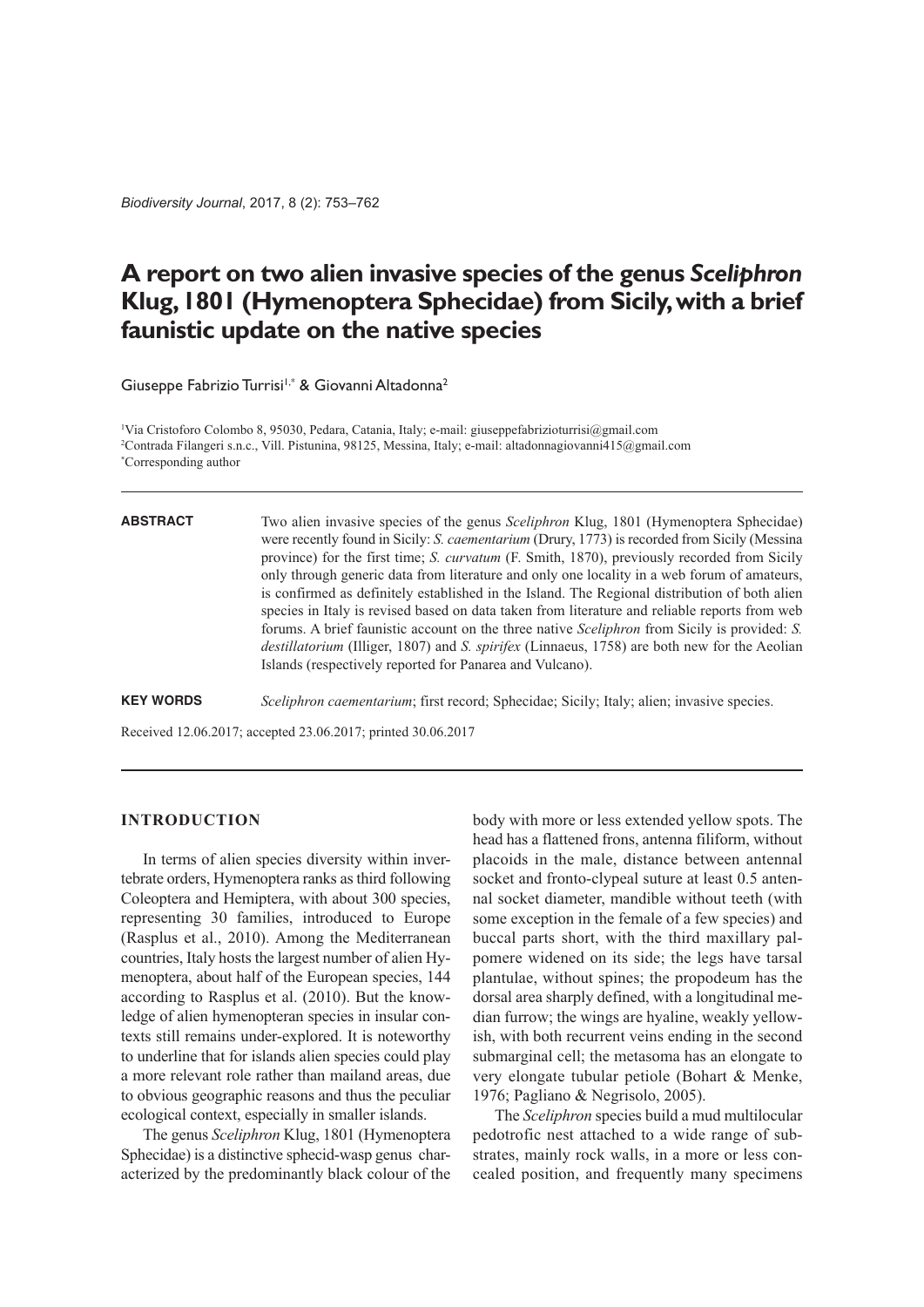work closely each other to produce massive concentration of nests (Chatenoud et al., 2012). It is not unusual to find nests in strange substrates, e.g., a wide range of handworks (Gepp, 2003; pers. obs.). The pedotrophic cells are provided with a variable number of specimens of Aranaeae.

The genus has a worldwide distribution with 35 species (Pulawski, 2017), of which eight recorded for Europe and Mediterranean basin (Schmid-Egger, 2005) and five for Italy (Pagliano & Negrisolo, 2005), including both the three native and the two alien invasive species: *S. caementarium* (Drury, 1773) and *S. curvatum* (F. Smith, 1870). In Sicily three native species of the genus were recorded so far, although Strumia et al. (2012) indicated the presence of the alien *S. curvatum* since the year 2002 through a map, without indication of locality.

In the present note, we provide the first evidence of the presence in Sicily of the two alien invasive species of *Sceliphron* known for other parts of Italy.

## **MATERIAL AND METHODS**

The examined material includes two specimens recently collected through hand-net by the authors in Messina province. The material has been identified by the first author based on the keys and diagnoses provided by Bitsch et al. (1997), Pagliano & Negrisolo (2005) and Schmid-Egger (2005). To reconstruct the distribution of the treated species in Italy it has been taken into account data from specialist literature as well as reliable records (e.g., only those containing photos, thus allowing a safe identification, as well as precise collecting data) published in social forums, namely: "Forum Entomologi Italiani", referred as F.E.I. in the text, available at https: www.entomologiitaliani.net/forum (accessed June 11, 2017); "Natura Mediterraneo", section Hymenoptera, referred as Na.Me. in the text, available at https://www.naturamediterraneo.com (accessed June 11, 2017); "Aracnofilia, Associazione Italiana di Aracnologia", referred in the text as A.I.A., available at http://forum.aracnofilia.org (accessed June 11, 2017); "Forum Acta Plantarum", referred in the text as Ac.Pl., available at http://www.floraitaliae. actaplantarum.org/index.php (accessed June 16, 2017). Moreover, the status of the treated alien species has been detected in the website DAISIE (Delivering Alien Invasive Species Inventories for Europe), being the major public source for informa-

tion on biological invasions, available at http://www.europe-aliens.org/default. do (accessed June 17, 2017). Photographs were produced with a Canon Power Shot SX130 IS digital camera with a 12.1 mega pixels' resolution into a light chamber with the aid of 11W fluorescent light-source.

#### **RESULTS AND DISCUSSION**

The present addition allows to raise the number of the known *Sceliphron* species of Sicily from three to five, which represent all the species currently known to Italy (Pagliano & Negrisolo, 2005).

### *Sceliphron caementarium* (Drury, 1773) (Fig. 1)

EXAMINED MATERIAL. 1 female, Sicily, Messina province, Messina, Tremestieri, 35 m a.s.l. (38°08'36.9"N/15°31'21.7"E), 23.VIII.2013, G. Altadonna leg. (G.F. Turrisi collection, Pedara, Italy).

DESCRIPTIoN. Main colour black, including trochanters and femurs of hind legs and petiole, except: antennal scapes, tegulae, pronotum, scutellum of mesonotum, upper part of mesopleurae, metanotum, distal part of propodeum, most of fore and mid legs (except coxae, basal half of femurs and tarsomeres 2–5), basal half of hind tibiae and hind tarsomeres 1–3, most of metasomal tergite 1 (except base), yellow; wings hyaline, sharply yellowish with distal half slightly infuscate. Petiole straight, slightly shorter than rest of metasoma (ratio: about 0.9); last sternite without carina.

REMARKS. In origin, it was a Nearctic species (Pulawski, 2017), which is become very widespread in the World, being accidentally introduced into Europe, Asia, Australasia (including Fiji, Micronesia, Cook Islands), South America, Hawaiian Islands, Antille, Martinique, Marquesas Islands (Pagliano et al., 2000a, 2000b; Pagliano & Negrisolo, 2005; Schmid-Egger, 2005; Pulawski, 2017). In Europe, it has been introduced several times during 19th and 20th centuries (Rasplus, 2010); it is believed that the introducing way was mainly by ship cargos (Berland, 1946; Bogusch & Macek, 2005). It was first reported in 1945 from Versailles (but was never subsequently reported there) and in 1949 from southern France (Berland, 1946; Rasplus, 2010). Bogusch & Macek (2005) documented the possible first finding of the species in Europe, through a spe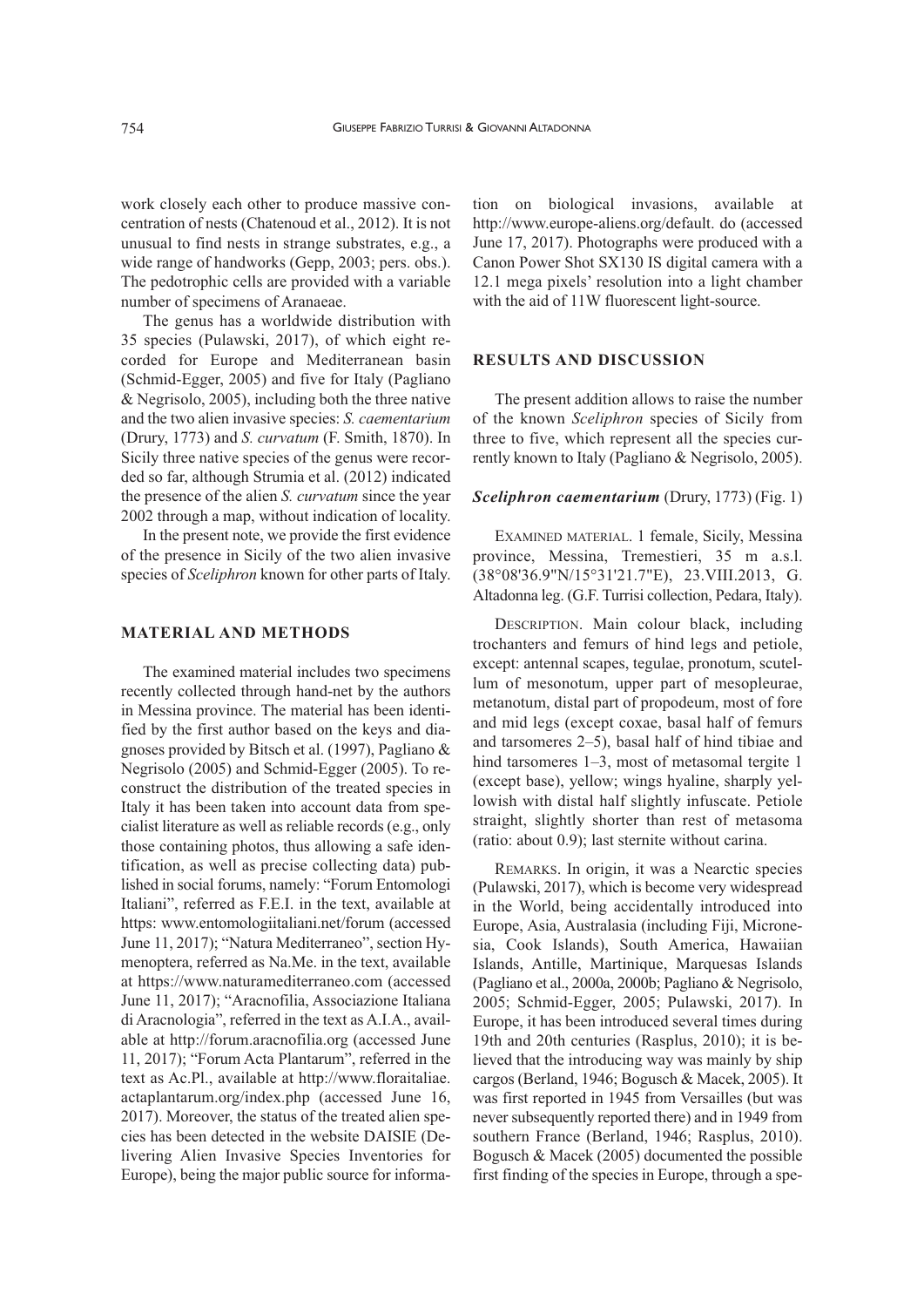cimen collected in 1942. Anyway, only since the 1970s this species becomes well established in many countries of Europe and Asia: Belgium, Luxembourg, France (including Corsica), Germany, Austria, Switzerland, Czech Republic, Slovakia, Croatia, Italy, Spain (including Canary Islands), Portugal, Ukraine, Iran, India (Leclercq, 1974, 1975; Haeseler, 1976; Erlandsson, 1978; Leclercq & Claparede, 1978; Schneider & Pelles, 1988; Hamon et al., 1989; Pauly, 1999; Pagliano, 1992, 1995; Pagliano et al., 2000a, b; Gusenleitner, 2002; Vernier, 2003; Hellrigl, 2004; Bogusch & Macek, 2005; Pagliano & Negrisolo, 2005; Schmid-Egger, 2005; Bitsch & Barbier, 2006; Veprek & Straka, 2007; Fallahzadeh et al., 2009; Pagliano, 2009; Bitsch, 2010, 2014; Rasplus, 2010; Callot & Brua, 2013; Kannagi et al., 2013; Zettel et al., 2014; Dollfuss, 2016; DAISIE, 2017). However, the distribution at country level still remains under-explored and in need of further investigation above all to establish whether its presence also includes natural habitats and which types. In Italy, *S. caementarium* was found for the first time in 1990 in Tuscany, near Pisa (Strumia, 1996). Field observations evidence an apparent slow rate of spread, about 30 km in eight years (Pagliano et al., 2000a, 2000b). Based on literature, the presence of the species in Italy covers the following Regions: Liguria, Piedmont, Veneto, Valle d'Aosta, Lombardy, Trentino-Alto Adige, Friuli-Venezia Giulia, Emilia-Romagna, Tuscany (including Elba and Montecristo), Marche, Latium, Umbria, Abruzzo, Molise, Campania, Apulia, Basilicata, Sardinia (Pagliano, 1992, 1995; Strumia, 1996; Campadelli et al., 1999; Hellrigl, 2004; Pagliano & Negrisolo, 2005; Pavesi, 2008; Pagliano, 2009; Ceccolini & Paggetti, 2011, 2012a, 2012b; Strumia et al., 2012; Cillo & Bazzato, 2013; Dollfuss, 2016; F.E.I., 2017; Na.Me., 2017; A.I.A., 2017; Ac.Pl., 2017). The species is newly recorded from Sicily, becoming the southernmost Italian area with its presence.

The biology of the species has been largely studied in both native (e.g. Eberhard, 1970; Powell & Taylor, 2017) and non-native areas (e.g. Chatterjee, 2015). In Europe, some biological aspects have been studied in some detail by Campadelli et al. (1999), with data on nest, preys, phenology, parasitoids and inquilines. The collecting site is comprised in the wide urban context of Messina.

## *Sceliphron curvatum* (F. Smith, 1870) (Fig. 2)

EXAMINED MATERIAL. 1 female, Sicily, Messina

province, Caronia, Torre del Lauro, 5 m a.s.l. (38°02'39.75"N/14°31'57.44"E), 30.VI.2014, G.F. Turrisi leg. (G.F. Turrisi collection, Pedara, Italy).

DESCRIPTIoN. Main colour black, including trochanters and femurs of hind legs and petiole, except: clypeus, ventral part of antennal scapes, apex of antennomeres 3-4, tegulae, pronotum, middle part of mesoscutellum, upper part of mesopleurae, two spots on base and distal part of propodeum, ventral surface of distal half of fore and mid legs, distal half of metasomal tergite 1, yellow; tibiae, basal half of hind femurs and tarsi yellowish orange; metasomal tergites other than 2, with a discontinuous pale yellowish band; wings hyaline, only slightly yellowish along a narrow line of costal to marginal cell. The yellow colour could vary from yellow to yellowish-brown and reddish orange (e.g., see photos at F.E.I., Na.Me., and Ac.Pl.). Petiole sharply arcuate upwards, quite shorter than rest of metasoma (ratio: about 0.5); last sternite with a weak but distinct carina carinate.

REMARKS. According to Hensen (1987), originally the species seemed to be confined to mountainous regions South and West of the Himalayas, in Tajikistan, Pakistan, India and Nepal. Currently, its distribution covers a wider area including Iraq, Iran, Turkmenistan, Uzbekistan, Kyrgyzstan,Afghanistan, with extension to Central and South Europe and recently recorded also from South America: Argentina and Chile (Hensen, 1987; Schmid-Egger, 2005; Compagnucci & Roig Alsina, 2008; Barrera-Medina & Garcete-Barrett, 2008; Ćetković et al., 2011; Kannagi et al., 2013; Gulmez & Can, 2015; Dollfuss, 2016; Yildirim et al., 2016; Pulawski, 2017). In Europe, it was first recorded in southeastern Austria apparently being probably accidentally introduced in the 1970s, with a specimen collected in 1979 (van der Vecht, 1984). Later, Gepp (1995) added new records from Austria with a detailed reconstruction of the possible "first road" of the species in Europe, through a north-eastern direction from the first documented recorded locality: Steiermark, 40 km south-western of Graz, to Wien during the years 1979–1992. The distribution of the species in Europe, recently revised by Ćetković et al., 2011 (with many additional updates, see below), appears to be wide, with a remarkable expansion of the range in all directions. It is believed that the species in Europe has spread on its own through the main river valleys, as suggested by Schmid-Egger (2005) and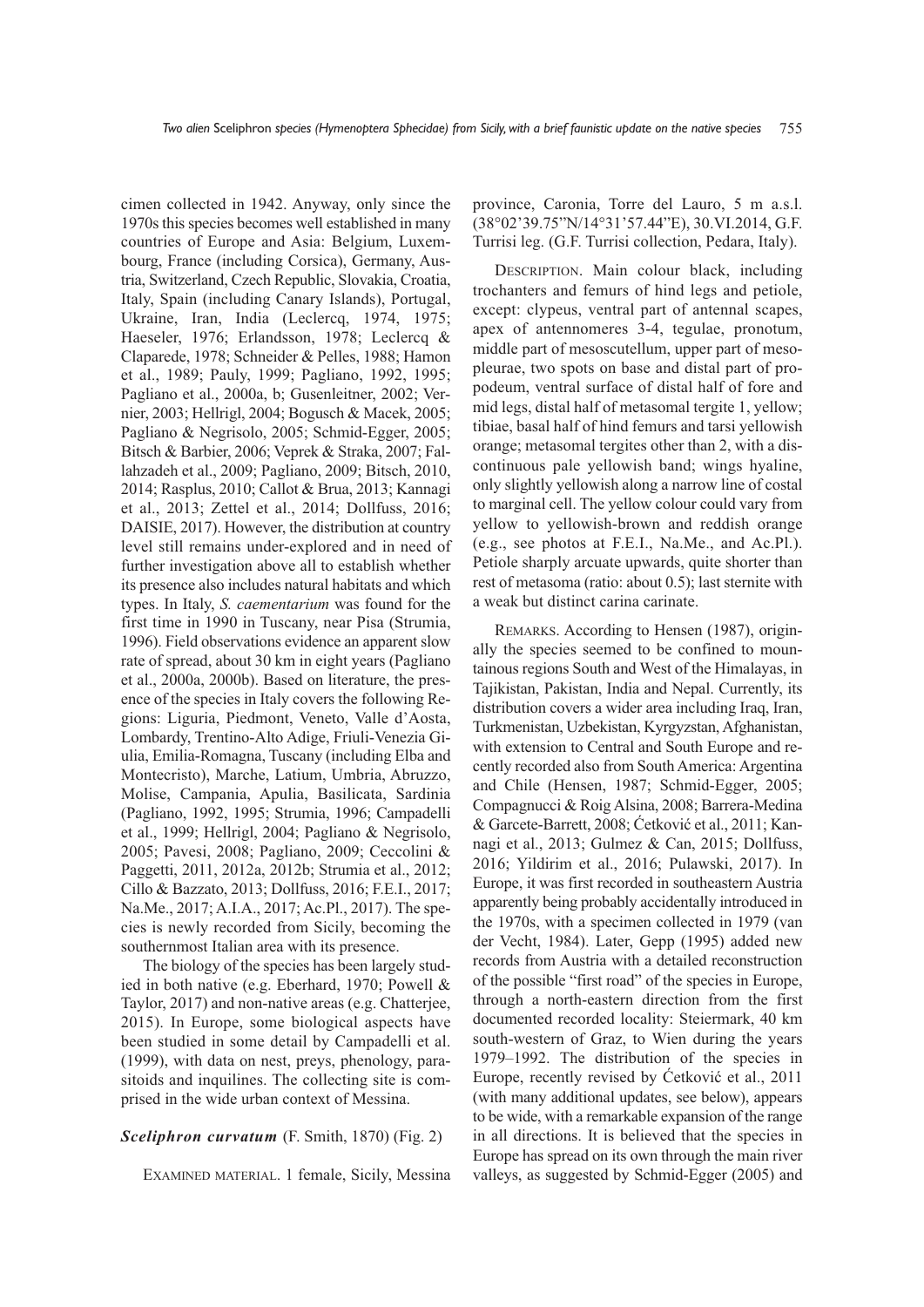thus, the accidental dispersal by human activities was of less importance. Based on the extensive available literature, the present European and Middle Asian distribution of the species covers the following Countries: The Netherlands, Germany, Poland, Austria, Czech Republic, Hungary, Bulgaria, Slovenia, Croatia, Serbia, Montenegro, Spain (including Balearic Islands), Portugal, France (including Corsica), Italy (including Sardinia and Sicily), Caucasus, Ukraine, Georgia, Turkey, Kyrgyzstan, Tajikistan, Uzbekistan (Van der Vecht, 1984; Scaramozzino, 1995, 1996; Gogala, 1995; Gusenleitner, 1996; Pagliano et al., 2000a, 2000b; Gonseth et al., 2001; osten, 2003; Shorenko, 2003; Ćetković et al., 2004, 2011; Bogusch et al., 2005; Jacobi, 2005; Schmid-Egger, 2005; Bitsch & Barbier, 2006; Gayubo & Izquierdo, 2006; Vepřek & Straka, 2007; Castro, 2007; 2010; Bury et al., 2009; Guéorgiev & Ljubomirov, 2009; Lopez-Villalta, 2009; Bitsch, 2010, 2014; Dobosz, 2010; Prokofiev & Skomorokhov, 2010; Imre, 2012; Schardt et al., 2012; Callot & Brua, 2013; olszewski et al., 2013; Rey-Muniz, 2013; Wiśniowski et al., 2013; Bilanski et al., 2014; Khvir, 2014; Schneider et al., 2014; Gulmez & Can, 2015; Dollfuss, 2016; Yildirim et al., 2016; DAISIE, 2017). However, the distribution at country level still remains under-explored and in need of further investigation to establish whether its presence also includes natural habitats and which types.

In Italy, it is documented as established since the year 1995 in Piedmont (Torino), Friuli-Venezia Giulia (Lignano Sabbiadoro, Udine province) and Emilia-Romagna (Bologna) (Scaramozzino, 1995, 1996; Pagliano et al., 2000a, 2000b; Pagliano & Negrisolo, 2005; Pagliano, 2009). Further subsequent observations clearly indicate that this species is become widely present in the whole Italy including Islands: Liguria, Piedmont, Lombardy, Veneto, Friuli-Venezia Giulia, Trentino Alto-Adige, Emilia-Romagna, Tuscany, Latium, Marche, Molise, Abruzzo, Campania, Basilicata, Calabria, Sardinia and Sicily (Scaramozzino, 1995, 1996; Grillenzoni & Pesarini, 1998; Pagliano et al., 2000a, b; Hellrigl, 2001, 2002, 2004, 2005; Jacobi, 2005; Cillo et al., 2009; Pagliano, 2009; olivieri, 2010; Adamo, 2011; Ceccolini & Paggetti, 2011, 2012c; Chatenoud et al., 2012; Strumia et al., 2012; F.E.I., 2017; Na.Me., 2017; Ac.Pl., 2017). The available data seem to indicate that the spread of *S. curvatum* in Italy started in the mid 1990s in the Northern and quickly expanded its range in the Mid and Southern areas to

reach Calabria and Sicily presumably in the year 2002 as indicated by Strumia et al. (2012). The species, in the literature, has only been roughly indicated as present in Sicily through a map (Rasplus, 2010; website DAISIE, 2017, see Material and Methods). Strumia et al. (2012) indicated an unknown locality of Messina province through in a map. The unique precise record for Sicily is that of Cammarata (Agrigento province) by Piazza S., with a photographic report showing nest and adult observed on April 07, 2013 (Na.Me., available at https://www.naturamediterraneo.com/forum/ topic.asp?ToPIC\_ID=201489). The new record confirms the presence of the species in the northeastern Sicily. The several records allow to indicate this alien species as definitely established in Sicily, where it is apparently widespread.

The biology of the species in Europe has been studied in some detail by Gepp (1995) with data on nest, preys, phenology, morphology of larva, pupa and images; further interesting data on host range were added by Carrière (2005), Dorow & Jäger (2005), Rahola (2005) and more recently by Ćetković et al. (2011), Csaba & Imre (2015), Gulmez & Can (2015), Madl &Vidlar (2005), and Schedl (2016).

The studied specimen has been collected in a semi-natural area close to the coast, outside the small village Torre del Lauro, in Caronia municipality, the nearest urban center being Acquedolci, about 5 km eastwards. It was not possible to locate the nesting site of the species; the specimen was observed to collect mud in a small creek.

# **OBSERVATIONS ON INVASIVENESS OF THE ALIEN** *SCELIPHRON*

Sphecid wasps of the genus *Sceliphron* are good and active colonizers, they are generalist spider predators, they have good features to live and nest in human settlements and have a good kind of dispersion. As far as it is known, among the twoalien species, *S. caementarium* seems to be more invasive than *S. curvatum*, since the latter shows a narrower habitat preferences rather than the other three native species. The possible ecological impact of the allochthon *S. curvatum* over the native *Sceliphron* species has been discussed by Gepp (2003), especially referring to the native *S. destillatorium*, due to the apparent decreasing frequency of observations of the native species. Anyway, the invas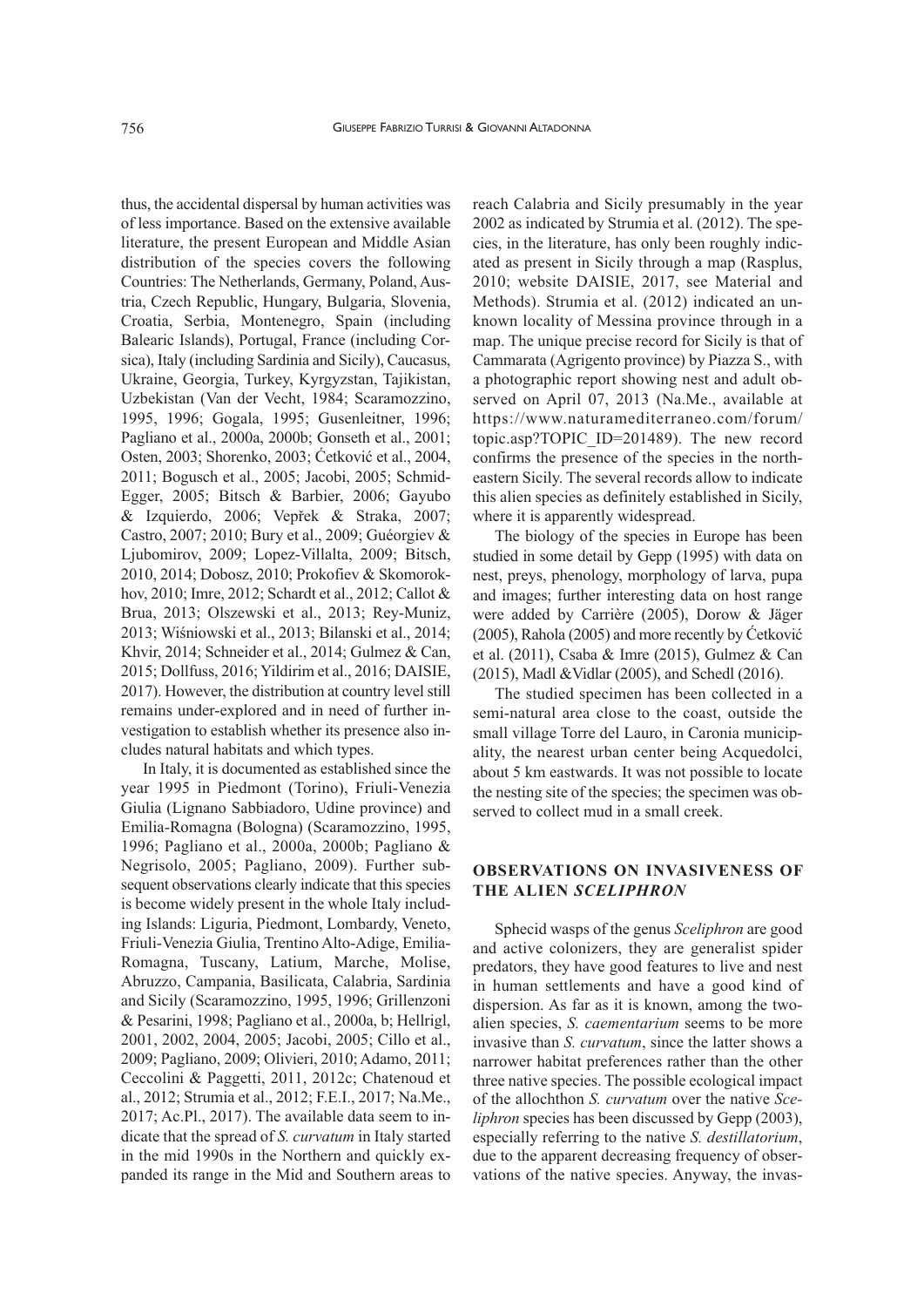iveness and thus the impact of *S. curvatum* on native *Sceliphron* species is still poorly understood and mostly anecdotic as underlined by Lukas et al. (2006), and needs further study in a wider geographic and ecological scale. Based on available data, this alien species seems to be more synanthropic than the other native species, e.g., *S. destillatorium*, showing preference for urban areas and nesting at human buildings and dry and hot places (Schedl, 2016). This narrower ecological niche in Europe should predict that the possible competition for preys and nesting areas observed by Gepp (2003) should only regard populations occurring in small villages and suburbs of larger towns and cities, without impact at a larger scale (see also Lukas et al., 2006). The possible ecological impact of the allochthon *S. caementarium* over the native *Sceliphron* species has been first discussed by Piek (1986), outlining that this alien species could replace the native species, namely referring to *S. spirifex*. Campadelli et al. (1999) provided evidence on a case of apparent replacing of the native species *S. destillatorium* in Emilia-Romagna, estimating this over a period of only ten years. Probably, it is



Figures 1, 2. Alien *Sceliphron* recorded from Sicily. Fig. 1: *S. caementarium*; Fig. 2: *S. curvatum*. Photos by Turrisi G.F.

not possible to predict the replacement of native species in the case of coexistence with alien ones, due to local ecological features, e.g., availability of nesting places and prey abundance. For instance, *S. curvatum* in Sicily has been observed in semi-natural habitat, differently than observed in other European countries. Thus, whether the presence of alien *Sceliphron* in Sicily represents a true threat for the native species still remains under great uncertainty although this matter deserves further monitoring acts over a significant period to collect significant data on the distribution and the basic ecological traits.

# **FAUNISTIC SUMMARY ON THE NATIVE** *SCELIPHRON* **FROM SICILY**

Although species of the genus *Sceliphron* in Italy are not of great faunistic interest, due to its prone to colonize a wide range of habitat, including those urban, in the following we provide a faunistic appendix with data on native *Sceliphron* from Sicily recorded in literature (including social forum of amateurs) along with material preserved in our collections. This is mainly to provide a basic framework to monitor their distribution and to relate it, in the near future, with those of alien species. Despite these species seems to be widespread and common in Sicily, the results clearly show that there are only few records and that the Regional distribution still remains poorly known.

## *Sceliphron destillatorium* (Illiger, 1807)

DATA FRoM LITERATURE. Sichel, 1860 (Sicilia); De Stefani Perez, 1881 (Sciacca: torrente Carabollace); De Stefani Perez, 1883, 1889, 1895 (Sicilia); Giordani Soika, 1944 (Messina; Falcone; Fiumetorto; Agrigento); Pagliano, 1985 (Scicli); Pagliano, 1990 (Pizzenti); Gayubo et al., 1991 (Levanzo; Maraone); Negrisolo, 1995 (Sicilia); Schmid-Egger, 2003 (Castellammare; Ragusa); Pagliano & Negrisolo, 2005 (Sicilia).

DATA FRoM WEB SoURCES. Trapani province: Fulgatore, 15.VI.2012, M. Ferrante (F.E.I.). Ragusa province: Modica, VII.2009, V. Risoldi (F.E.I.).

EXAMINED MATERIAL. Messina province: 1 female, Aeolian Islands, Panarea, 18.VI.1967, Sulfaro leg.; 1 male, Montalbano Elicona, Monte Polverello, 1257 m a.s.l., 37°58'48.''N/ 14°57'35.''E,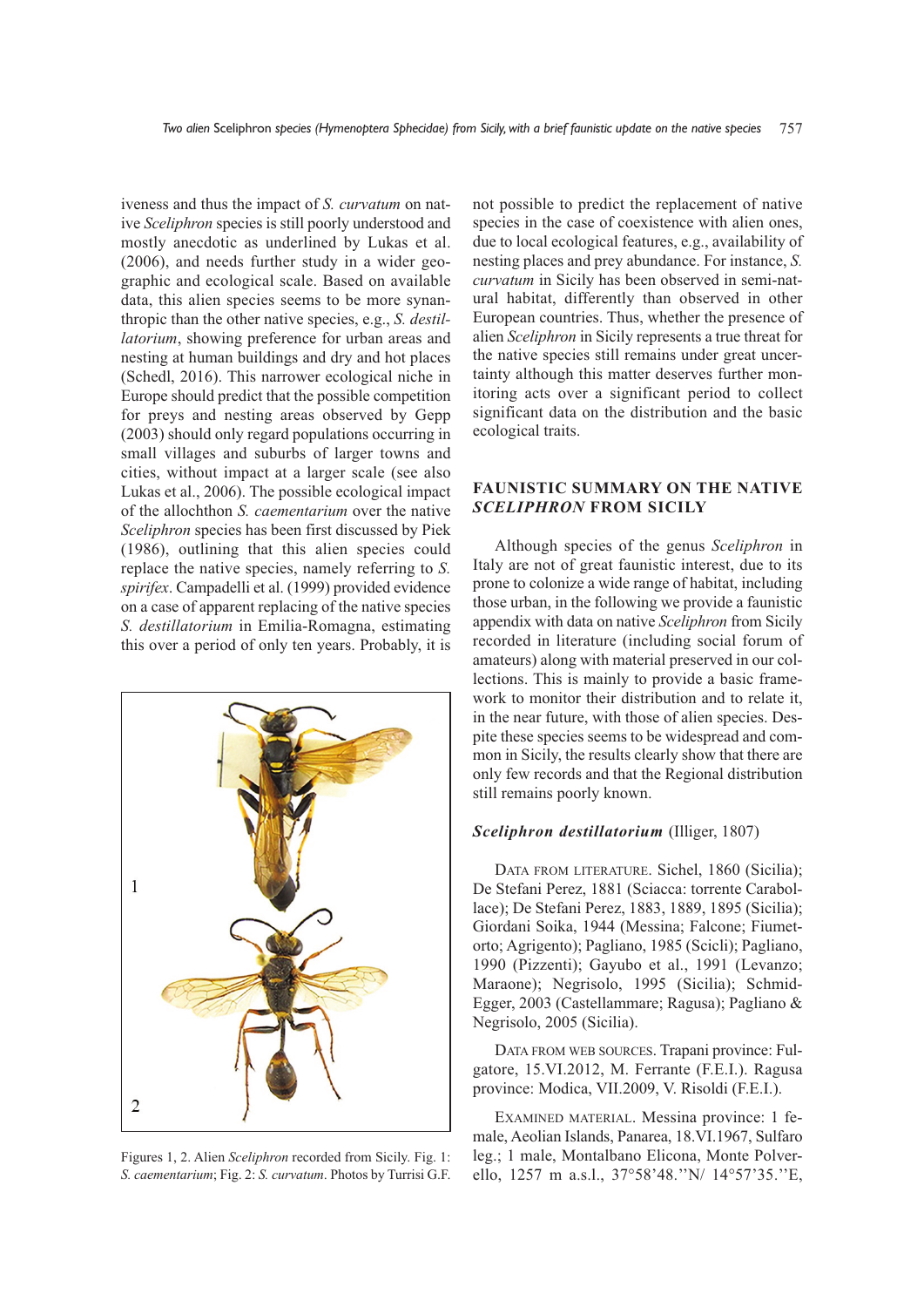11.VII.2015, on *Thapsia* sp., G. Altadonna leg. Catania province: 1 female, Piana di Catania, Contrada Primosole, 11.VI.1996, on flowers of *Cachrys sicula* L., G.F. Turrisi leg.; 1 male, 1 female, Iblei, Vizzini, Fiume Vizzini, Contrada Rubalà, 320 m a.s.l., 29.V.1999, G.F. Turrisi leg. Syracuse province: 1 female, Iblei, Noto, Testa dell'Acqua, 1.VII.1993, G.F. Turrisi leg.

REMARKS. Newly recorded for Aeolian Islands (Panarea), already known for other circumsicilian islands (Levanzo, Maraone). Interesting biological information on this species in Italy have been provided by Campadelli & Pagliano (1987).

# *Sceliphron madraspatanum tubifex* (Latreille, 1809)

DATA FRoM LITERATURE. Sichel, 1860 (Sicilia); De Stefani Perez, 1881 (Sciacca: torrente Carabollace); De Stefani Perez, 1886 (Palermo: Monti di Renda); De Stefani Perez, 1889, 1895 (Sicilia); De Stefani Perez, 1894 (Trapani: Santa Ninfa); Giordani Soika, 1944 (Falcone); Pagliano, 1985 (Cefalù); Negrisolo, 1995 (Sicilia); Schmid-Egger, 2003 (Castellammare); Pagliano & Negrisolo, 2005 (Sicilia); Pagliano, 2008 (Sicilia).

DATA FRoM WEB SoURCES. Trapani province: Marausa, 27.VII.2013, L. Barraco (F.E.I.).

EXAMINED MATERIAL. Catania province: 1 male, Fiume Alcantara, Calatabiano, 13.VIII.1991, G.F. Turrisi leg. Caltanissetta province: 1 male, Gela, Biviere di Gela, 16-17.VII.2005, G.F. Turrisi leg.; 1 male, same locality, 27.V.2006, G.F. Turrisi leg.

## *Sceliphron spirifex* (Linnaeus, 1758)

DATA FRoM LITERATURE. Riggio & De Stefani Perez, 1888 (Ustica); De Stefani Perez, 1881 (Sciacca: torrente Carabollace); De Stefani Perez, 1883, 1889, 1895 (Sicilia); De Stefani Perez, 1886 (Palermo: Monti di Renda); De Stefani Perez, 1894 (Trapani: Santa Ninfa); Giordani Soika, 1944 (Messina; Falcone; Agrigento); Pagliano, 1985 (Scicli; Cefalù; Marsala; Palermo); Pagliano, 1990 (isola di Lampedusa); Negrisolo, 1995 (Sicilia); Pagliano & Scaramozzino, 1995 (Lampedusa); Schmid-Egger, 2003 (Avola); Pagliano & Negrisolo, 2005 (Sicilia).

DATA FRoM WEB SoURCES. Trapani province: Marausa, 15.VIII.2009, L. Barraco (F.E.I.).

EXAMINED MATERIAL. Messina province: 1 female, Aeolian Islands, Vulcano Island, Piano, 330 m a.s.l., 6.VII.2012, G. Altadonna leg.; 1 female, Messina, Tremestieri, 30 m a.s.l., 38°08'33.0"N 15°31'20.6"E, 3.III.2015, dead specimen, G. Altadonna leg.. Catania province: 1 male, Fiume Alcantara, Calatabiano, 13.VIII.1991, G.F. Turrisi leg.; 1 male, same locality, 4.VI.1999, G.F. Turrisi leg.; 1 male, Etna, Pedara, 700 m a.s.l., VII.2006, A. Vaccaro leg.; 1 female, Etna, Gravina di Catania, 350 m a.s.l., 4.XI.1991, C. Arena leg.; 1 male, Etna, Tremestieri Etneo, 350 m. a.s.l., 20.X.1991, G.F. Turrisi leg.; 1 female, same locality, 12.IX.1995, E. Turrisi leg.); 1 female, San Gregorio di Catania, 200 m a.s.l., 28.IX.1990, S. Bella leg.; 1 female, Piana di Catania, Contrada Primosole, 16.VII.2002, A. Messina leg.; 1 male, same locality, 19.VIII.2009, on leaves of *Punica granatum* L., G.F. Turrisi leg.. Syracuse province: 1 male, Iblei, Pachino, VII.1994, C. Bella leg. Caltanissetta province: 4 males, Gela, Biviere di Gela, 16-17. VII. 2005, G.F. Turrisi leg.; 1 male, same locality, 27.V.2006, G.F. Turrisi leg.

REMARKS. Newly recorded for Aeolian Islands (Vulcano), already known for other circumsicilian islands (Ustica and Lampedusa).

## **REFERENCES**

- Adamo I., 2011. Segnalazioni Faunistiche Italiane. 519 *Sceliphron curvatum* (Smith, 1870) (Hymenoptera Sphecidae). Bollettino della Società entomologica italiana, 143: 138.
- Barrera-Medina R. & Garcete-Barrett B., 2008. *Sceliphron curvatum* (Smith, 1870) una nueva especie de Sphecidae (Hymenoptera) introducida en Chile. Revista Chilena de Entomologia, 34: 63–66.
- Berland L., 1946. Capture enigmatique d'une guepe americaine a Versailles. L'Entomologiste, 2: 227–228.
- Bilański P., Kołodziej Z. & Bury J., 2014. Distribution of *Sceliphron curvatum* Smith, 1870 (Hymenoptera, Sphecidae) in Poland. Polskie Pismo Entomologiczne, 83: 109–119.
- Bitsch J., 2010. Compléments au volume 2 des Hyménoptères Sphecidae d'Europe occidentale (Faune de France 82). Bulletin de la Société entomologique de France, 115: 99–136.
- Bitsch J., 2014. Sphéciformes nouveaux ou peu connus de la faune de France et d'Europe occidentale (Hymenoptera, Aculeata). Bulletin de la Société entomologique de France, 119: 391–419.
- Bitsch J. & Barbier Y., 2006. Répartition de l'espèce invasive *Sceliphron curvatum* (F. Smith) en Europe et plus particulièrment en France (Hymenoptera,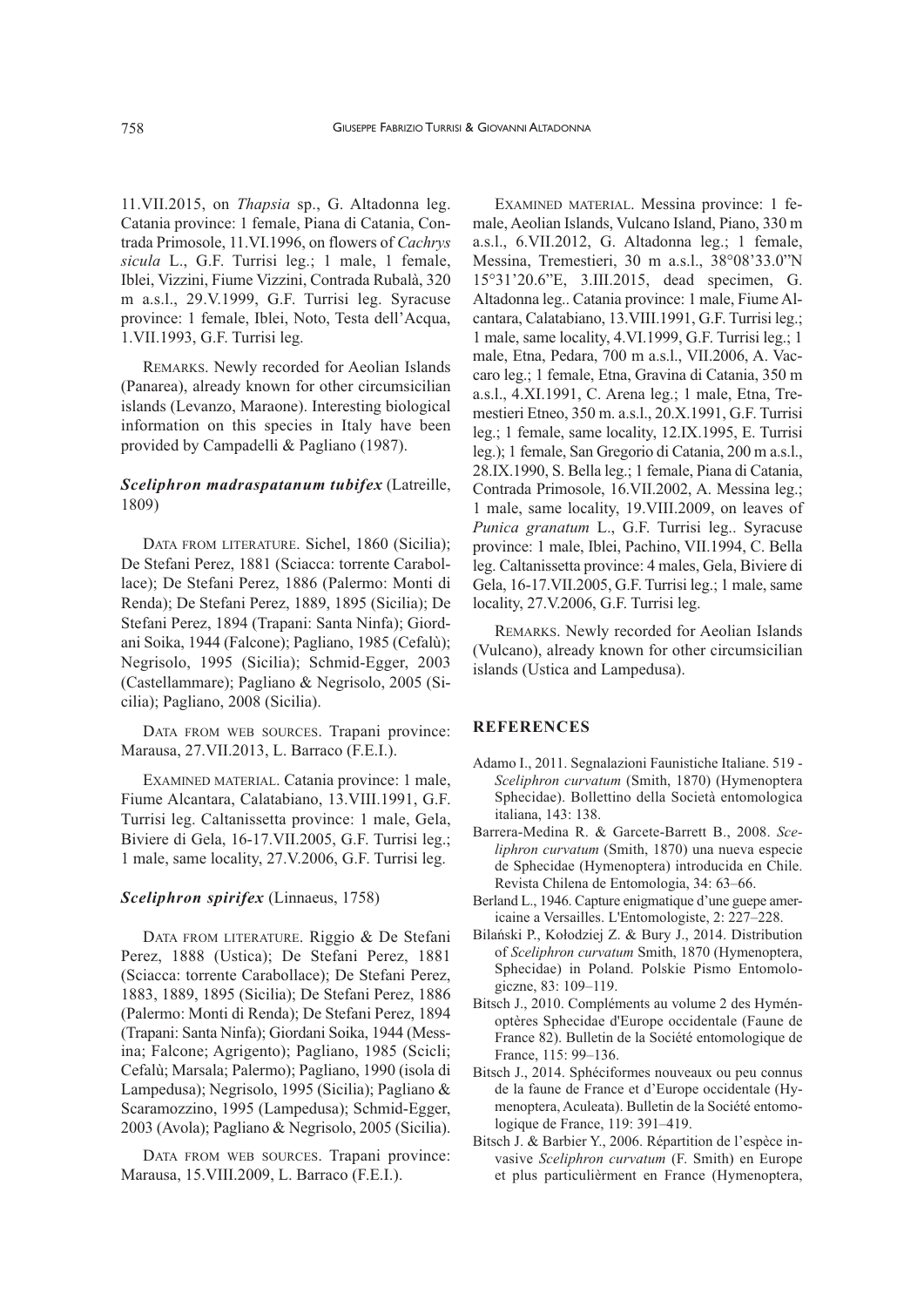Sphecidae). Bulletin de la Société entomologique de France, 111: 227–237.

- Bitsch J., Barbier Y., Gayubo S.F., Schmidt K. & Ohl M., 1997. Hyménoptères Sphecidae de l'Europe occidentale. Vol. 2. Faune de France, 82. Fédération Française des Sociétés de Sciences Naturelles, Paris Cedex:  $I-V + 429$  pp.
- Bogusch P., Liška P., Lukáš J. & Dudich A., 2005. Spreading and summary of the knowledge of the invasive sphecid wasp *Sceliphron curvatum* (Smith, 1870) in the Czech Republic and Slovakia (Hymenoptera: Apocrita, Sphecidae). Linzer biologische Beiträge, 37: 215–221.
- Bogusch P. & Macek J., 2005. *Sceliphron caementarium* (Drury, 1773) in the Czech Republic in 1942 - first record from Europe?. Linzer biologische Beiträge, 37: 1071–1075.
- Bohart R.M. & Menke A.S., 1976. Sphecid wasps of the world. A generic revision. University of California Press, Berkeley, Los Angeles, London. 1 color plate,  $IX + 695$  pp.
- Bury J., Sudol D., Zieba P. & Zyla W., 2009. New data of occurrence of the genus *Sceliphron* Klug, 1801 (Hymenoptera, Sphecidae) in Poland. Acta entomologica silesiana, 17: 11–18.
- Callot H. & Brua C., 2013. Insectes invasifs et envahissant en Alsace. Bulletin de l'Association Philomatique d'Alsace et de Lorraire, 44 [2010–2011]: 21–44; 132–140.
- Campadelli G. & Pagliano G., 1987. In un "nido" di Insetti. Agricoltura, 8–9: 39–41.
- Campadelli G., Pagliano G., Scaramozzino P.L. & Strumia F., 1999. Parassitoidi e inquilini di *Sceliphron caementarium* (Drury, 1773) (Hymenoptera: Sphecidae) in Romagna. Bollettino del Museo Regionale di Scienze Naturali di Torino, 16: 225–240.
- Carrière J., 2005. *Sceliphron curvatum* (Smith, 1870) dans l'Hérault: note étho-biologique complémentaire (Hymenoptera, Sphecidae). Lambillionea, 105: 257– 262.
- Castro L., 2007. Nuevos datos sobre la expansión de *Sceliphron curvatum* (Smith 1870) en la Península Ibérica (Hymenoptera: Sphecidae). Boletín de la Sociedad Entomológica Aragonesa, 40 (2007): 537–538.
- Castro L., 2010. Novedades sobre la distribución de *Sceliphron curvatum* (Smith 1870) en la Península Ibérica y Baleares (Hymenoptera: Sphecidae). Boletín de la Sociedad Entomológica Aragonesa, 47: 437–439.
- Ceccolini F. & Paggetti E., 2011. Note sulla distribuzione degli *Sceliphron* italiani con nuovi dati corologici per le specie alloctone (Insecta Hymenoptera Sphecidae). Quaderno di Studi e Notizie di Storia Naturale della Romagna, 34: 111–118.
- Ceccolini F. & Paggetti E., 2012a. Nuovi dati corologici per alcune specie di Sfecidi in Umbria (Hymenoptera: Sphecidae). onychium, 9 (2011–2012): 117–120.
- Ceccolini F. & Paggetti E., 2012b. Segnalazioni faunistiche n. 120. *Sceliphron caementarium* (Drury, 1773) (Insecta, Hymenoptera Sphecidae). Quaderno di Studi e Notizie di Storia Naturale della Romagna, 36: 208–209.
- Ceccolini F. & Paggetti E., 2012c. Segnalazioni faunistiche n. 121. *Sceliphron curvatum* (Smith, 1879) (Insecta, Hymenoptera Sphecidae). Quaderno di Studi e Notizie di Storia Naturale della Romagna, 36: 209–210.
- Ćetković A., Mokrousov M.V., Plećaš M., Bogusch P., Antić D., Đorović-Jovanović L., Krpo-Ćetković J. & Karaman M., 2011. Status of the potentially invasive Asian species *Sceliphron deforme* in Europe, and an update on the distribution of *S. curvatum* (Hymenoptera: Sphecidae). Acta entomologica serbica, 16: 91–114.
- Ćetković A., Radović I. & Đorović L., 2004. Further evidence of the Asian mud-daubing wasps in Europe (Hymenoptera: Sphecidae). Entomological Science, 7: 225–229.
- Chatenoud L., Polidori C., Federici M., Licciardi V. & Andrietti F., 2012. Mud-ball construction by *Sceliphron* mud-dauber wasps(Hymenoptera: Sphecidae): a comparative ethological study. Zoological Studies, 51: 937–945.
- Chatterjee N., 2015. The chronicle pertaining to the nests of the naturalArachnidicide *Sceliphron caementarium* (mud dauber) collected from four different districts of West Bengal, India. Journal of Research in Agriculture and Animal Science, 3: 1–9.
- Cillo D. & Bazzato E., 2013. Segnalazioni Faunistiche Italiane. 573 - *Sceliphron caementarium* (Drury, 1773) (Hymenoptera Sphecidae). Bollettino della Società entomologica italiana, 145: 10–11.
- Cillo D., Fois F., Bazzato E. & Piras P., 2009. Segnalazioni Faunistiche Italiane. 491 - *Sceliphron curvatum* (Smith, 1870) (Hymenoptera Sphecidae). Bollettino della Società entomologica italiana, 141: 118.
- Compagnucci L.A. & Roig-Alsina A., 2008. *Sceliphron curvatum*, una nueva avispa invasora en la Argentina (Hymenoptera: Sphecidae). Revista de la Società Entomologica Argentina, 67: 65–70.
- Csaba S. & Imre F., 2015. Information about the spider species (Araneae) found as food source in the larva nests of the invasive *Sceliphron curvatum* (Smith, 1870) (Sphecidae) in southern Hungary. E-Acta Naturalia Pannonica, 8: 111–116.
- De Stefani Perez T., 1881. Osservazioni entomologiche fatte nel territorio di Sciacca e descrizione d'un nuovo *Tachytes*. Il Naturalista siciliano, 1: 38–42.
- De Stefani Perez T., 1883. Miscellanea imenotterologica. Il Naturalista siciliano, 3: 9–13.
- De Stefani Perez T., 1886. Raccolte imenotterologiche sui Monti di Renda e loro adiacenze. Il Naturalista siciliano, 5: 168–172.
- De Stefani Perez T., 1889. Miscellanea imenotterologica sicula. Il Naturalista siciliano, 8: 265–269.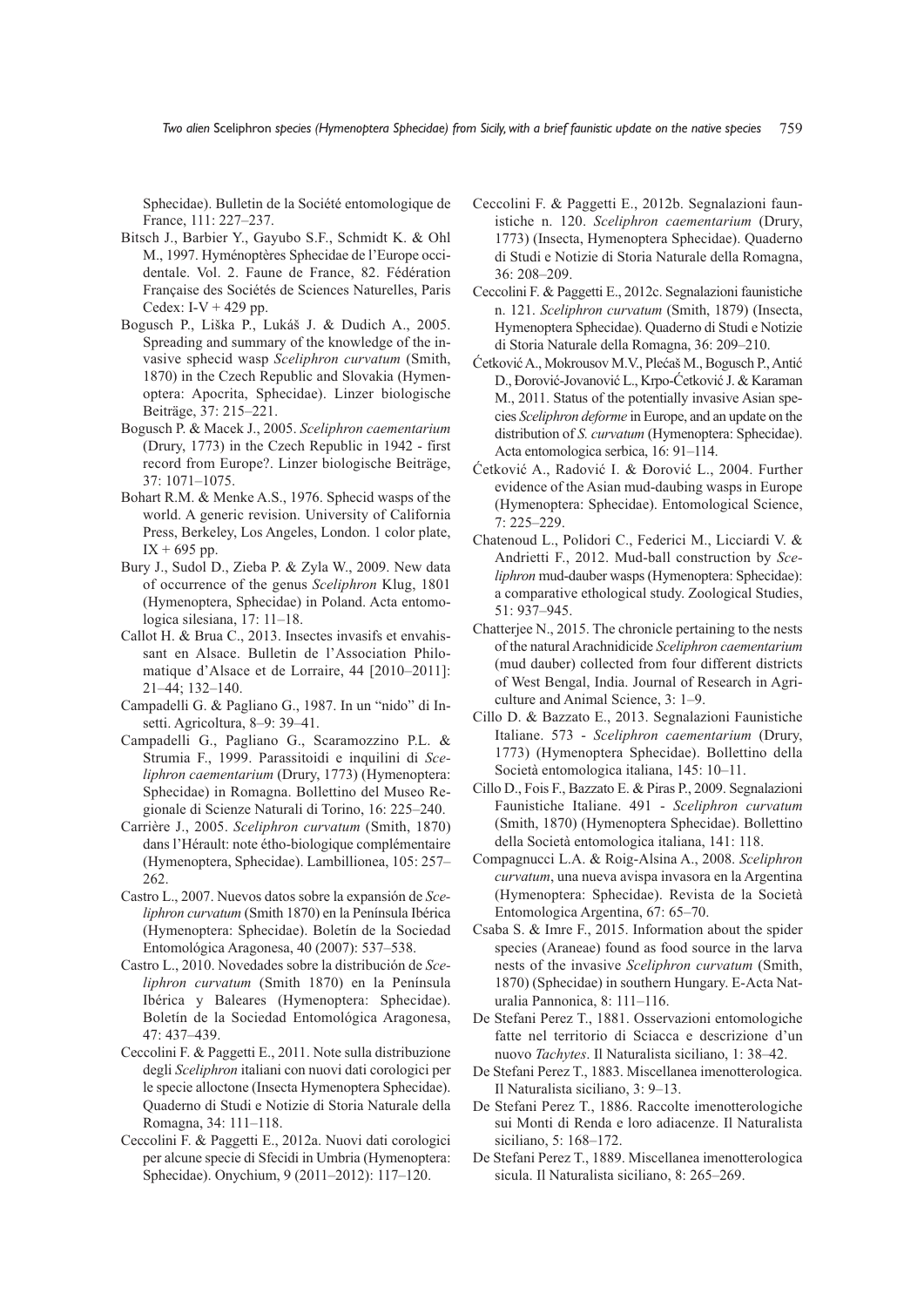- De Stefani Perez T., 1894. Imenotteri di Sicilia raccolti nel territorio di Santa Ninfa in Provincia di Trapani. Il Naturalista siciliano, 13: 211–219.
- De Stefani Perez T., 1895. Catalogo degli Imenotteri di Sicilia. Il Naturalista siciliano, 14: 224–235.
- Dobosz R., 2010. The first record of *Sceliphron curvatum* (Smith, 1870) (Hymenoptera: Sphecidae) in Upper Silesia. Acta entomologica silesiana, 18: 89.
- Dollfuss H., 2016. The Chloriontinae, Sceliphrinae and Sphecinae Wasps of the "Biologiezentrum Linz" - Collection in Linz, Austria including the Genera *Chalybion* Dahlbom, *Chlorion* Latreille, *Dynatus* Lepeletier de Saint Fargeau, *Penepodium* Menke, *Podium* Fabricius, *Sceliphron* Klug, *Stangeella* Menke and *Trigonopsis* Perty (Hymenoptera, Apoidea, Sphecidae) and description of the new species Chalybion ohli from Madagascar. Linzer Biologische Beitrage, 48 (2): 1149–1185.
- Dorow W.H.o. & Jäger P., 2005. Zum Nahrungsspektrum der Grabwespe *Sceliphron* (*Hensenia*) *curvatum* (Smith, 1870) (Hymenoptera: Sphecidae). Bembix, 19 (2004): 37–40.
- Eberhard W., 1970. The predatory behavior of two wasps, *Agenoideus humilis* (Pompilidae) and *Sceliphron caementarium* (Sphecidae), on the orb weaving spider *Araneus cornutus* (Araneidae). Psyche, 77: 243–251.
- Erlandsson S., 1978. Notes of aculeate Hymenoptera from the Macaronesian Islands. Vieraea, 7: 201–206.
- Fallahzadeh M., ostovan H. & Saghaei N., 2009. A contribution to the fauna of Sphecidae and Crabronidae (Hymenoptera) in Fars province, Iran. Plant Protection Journal, 1: 234–248.
- Gayubo S.F., Borsato W. & Osella G., 1991. Esfecidos italianos de la colección del Museo Civico de Historia Natural de Verona (Italia) (Hymenoptera, Sphecidae). Bollettino del Museo civico di Storia naturale di Verona, 15 (1988): 383–424.
- Gayubo S.F. & Izquierdo I., 2006. Presencia de la especie invasora *Sceliphron curvatum* (F. Smith 1870) en la Península Ibérica (Hymenoptera: Apoidea: Sphecidae). Boletín Sociedad Entomológica Aragonesa, 39: 257– 260.
- Gepp J., 1995. Die orientalische Mauerwespe *Sceliphron curvatum* (Smith, 1870): Biologie und Ausbreitungsgeschichte in ostoesterreich (Hymenoptera, Sphecidae). Stapfia, 37: 153–166.
- Gepp J., 2003. Verdrängt die eingeschleppte Mauerwespe *Sceliphron curvatum* autochthone Hymenopteren im Sudosten Österreichs? Entomologica Austriaca, 8: 18.
- Giordani Soika A., 1944. Risultati di raccolte imenotterologiche in Sicilia. Istituto di Zoologia e di Anatomia Comparata dell'Università̀di Modena, 83: 5–21.
- Gogala A., 1995. Two non-European species of diggerwasps recorded also in Slovenia (Hymenoptera: Sphecidae). Acta Entomologica Slovenica, 3: 73–75.
- Gonseth Y., Imbeck P. & Tussac M., 2001. *Sceliphron curvatum* (Smith, 1870), une espèce nouvelle de la

faune Suisse et de la faune de France (Hymenoptera Sphecidae). Mitteilungen der schweizerischen entomologischen Gesellschaft, 74: 99–103.

- Grillenzoni G. & Pesarini F., 1998. Due nuovi Sfecidi della fauna esotica rinvenuti a Ferrara (Hymenoptera Sphecidae). Annali del Museo Civico di Storia Naturale di Ferrara, 1: 83–85.
- Guéorguiev B.v. & Ljubomirov T., 2009. Coleoptera und Hymenoptera (Insecta) from Bulgarian Section of Maleshevska Planina Mountain: study of an until recently unknown biodiversity. Acta Zoologica Bulgarica, 61: 235–276.
- Gulmez Y. & Can I., 2015. First record of *Sceliphron* (*Hensenia*) *curvatum* (Hymenoptera: Sphecidae) from Turkey with notes on its morphology and biology. North-Western Journal of Zoology, 11: 174–177.
- Gusenleitner J., 1996. Hymenopterologische Notizen aus Österreich - 4 (Insecta: Hymenoptera Aculeata). Linzer biologische Beiträge, 28: 5–13.
- Gusenleitner J., 2002. Hymenopterologische Notizen aus Österreich - 15 (Insecta: Hymenoptera aculeata). Linzer biologische Beiträge, 34: 1122–1126.
- Jacobi B., 2005. Unveröffentlichte und neue Fundorte von *Sceliphron* (*Hensenia*) *curvatum* (Smith,1870) in Südeuropa. Bembix, 19 (2004): 36.
- HaeselerV., 1976.Weitere europäische Fundorte der amerikanischen Grabwespe *Sceliphron caementarium* (Drury) und verwandte Arten (Hymenoptera, Sphecidae). Bulletin des Recherches Agronomiques de Gembloux (Nouvelle Serie), 10 (1975): 369– 370.
- Hamon J., Bitsch J., Schwartz F., Maldès J., Delmas R., Adamski A. & Tussac H., 1989. Quelques observations sur la distribution en France d'un insecte américain *Sceliphron caementarium* (Drury, 1773) (Hymenoptera, Sphecidae). L'Entomologiste, 45: 115–120.
- Hellrigl K., 2001. orientalische Mörtelgrabwespe, *Sceliphron curvatum* (F. Smith). Streiflichter: Gredleriana, 1: 466–468.
- Hellrigl K., 2002. orientalische Mörtelgrabwespe, *Sceliphron curvatum* (F. Smith). Streiflichter: Gredleriana, 2: 345.
- Hellrigl K., 2004. Zur Verbreitung eingeschleppter Grabwespen (Hymenoptera: Sphecidae) in Südtirol und Norditalien. Forest observer, 1: 181–196.
- Hellrigl K., 2005. Die orientalische Mörtelwespe *Sceliphron curvatum* (F. Smith, 1870) in Südtirol. Bembix, 19: 29–34.
- Hensen R.V., 1987. Revision of the subgenus *Prosceliphron* Van der Vecht (Hymenoptera, Sphecidae). Tijdschrift voor Entomologie, 129 (1986): 217–261.
- Imre F., 2012. New record of *Sceliphron curvatum* (Smith, 1870) in Mecsek Mountains (SW Hungary) (Hymenoptera, Sphecidae). E-Acta Naturalia Pannonica, 4: 69–72.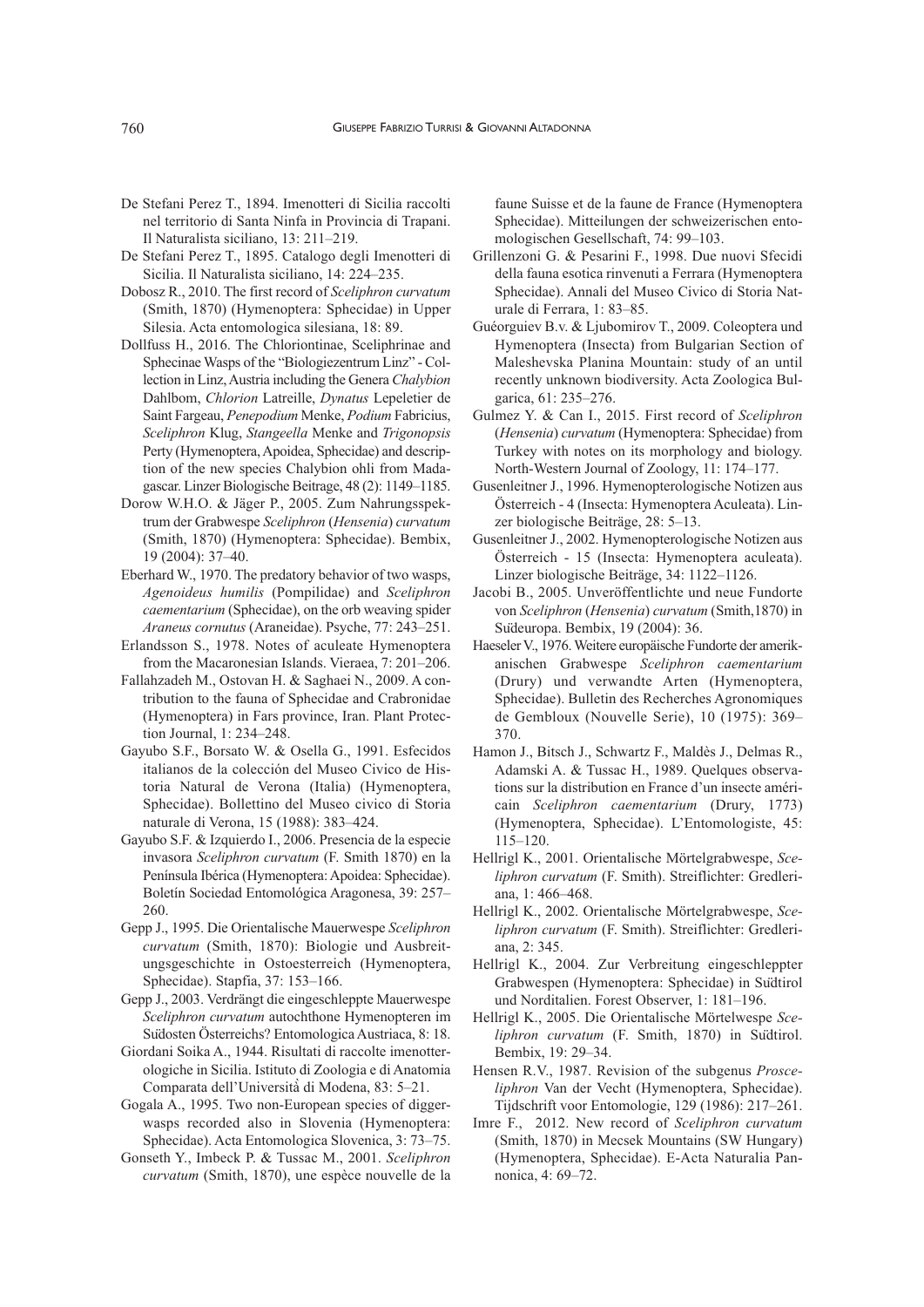- Kannagi A., Sivakumar V., Santhi V. & Borgia J.F., 2013. Hymenopteran diversity in a deciduous forest of South India. International Journal of Biodiversity and Conservation, 5: 666–670.
- Khvir V.I., 2014. [*Sceliphron curvatum* (Hymenoptera, Sphecidae) - new species of Sphecoidea for Belarus fauna]. Proceedings of BSU, 9: 91–94.
- Leclercq J., 1974. Deux *Sceliphron* égarés (Hymenoptera, Sphecidae, Sphecinae). Bulletin des Recherches Agronomiques de Gembloux (Nouvelle Serie), 6: 414–415.
- Leclercq J., 1975. *Sceliphron caementarium* (Drury) s'établit en Europe (Hymenoptera Sphecidae). Bulletin des Recherches Agronomiques de Gembloux (Nouvelle Serie), 10: 371.
- Leclercq J. & Claparede L., 1978. La guêpe maçonne *Sceliphron cementarium* (Drury) (Hymenoptera Sphecidae) s'installe en Europe meridionale. Entomops, 47: 245–252.
- Lopez-Villalta J.S., 2009. La avispa de origen asiático *Sceliphron curvatum* (Smith 1870) (Hymenoptera, Sphecidae) alcanza la mitad sur de la Península Ibérica. Boletín Sociedad Entomológica Aragonesa, 45: 524.
- Lukas J., Bogusch P. & Liska P., 2006. Distribution of *Sceliphron destillatorium* (Illiger, 1807) (Hymenoptera: Sphecidae) in Moravia and Slovakia with notes on the invasion to the antropogenous localities. Linzer biologische beitraege, 38: 731–738.
- Madl M. & Vidlar M., 2005. *Melittobia acasta* (Walker, 1839) (Hymenoptera: Chalcidoidea: Eulophidae), ein Parasitoid von *Sceliphron curvatum* (Smith, 1870). Beiträge zur Entomofaunistik, 6: 164–165.
- olivieri N., 2010. Segnalazioni Faunistiche Italiane. 501 - *Sceliphron curvatum* (Smith, 1870) (Hymenoptera Sphecidae). Bollettino della Società entomologica italiana, 142: 135.
- olszewski P., Wiśniowski B., Pawlikowski T. & Szpila K., 2013. New data about some rare species of aculeates (Hymenoptera: Aculeata) from Poland (Hymenoptera: Aculeata). Wiadomości Entomologiczne, 32: 127–138.
- osten T., 2003. *Sceliphron curvatum* (Smith, 1870) (Hymenoptera, Sphecidae) in Stuttgart. Mitteilungen des entomologischen Verein Stuttgart, 38: 13–14.
- Pagliano G., 1985. Sphecinae italiani (Hymenoptera: Sphecidae). Parte II. Bollettino del Museo regionale di Scienze naturali di Torino, 3: 5–27.
- Pagliano G., 1990. Catalogo degli Imenotteri italiani II. - Sphecidae. Bollettino del Museo regionale di Scienze naturali di Torino, 8: 53–141.
- Pagliano G., 1992. *Sceliphron caementarium* (Drury, 1773) (Hymenoptera Sphecidae) specie nuova della penisola italiana. Hy-Men, 3: 5.
- Pagliano G., 1995. Ampliamento dell'area di diffusione in Italia di *Sceliphron caementarium* (Drury). Hy-Men, 6: 11.
- Pagliano G., 2008. Gli Spheciformes (Hymenoptera) della collezione Spinola. Parte I. Bollettino del Museo regionale di Scienze naturali di Torino, 25: 505–552.
- Pagliano G., 2009. Segnalazione inedite di Sphecidae (Hymenoptera) per il Piemonte e altre regioni italiane. Rivista Piemontese di Storia Naturale, 30: 173– 192.
- Negrisolo E., 1995. Hymenoptera Sphecidae. In: Minelli A., Ruffo S., La Posta S. (Eds.), Checklist delle specie della fauna italiana. 105. Calderini, Bologna: 1–12.
- Pagliano G. & Negrisolo E., 2005. Hymenoptera Sphecidae. Fauna d'Italia, 40, Calderini: XI+559 pp.
- Pagliano G. & Scaramozzino P.L., 1995. Hymenoptera Gasteruptionidae, Ichneumonidae e Aculeata (esclusi Chrysidoidea, Mutillidae e Formicidae). In: Massa B. (Ed.), Arthropoda di Lampedusa, Linosa e Pantelleria (Canale di Sicilia, Mar Mediterraneo). Il Naturalista siciliano, 19 (suppl.): 723–738.
- Pagliano G., Scaramozzino P.L. & Strumia F., 2000a. Insediamento di tre specie alloctone di Imenotteri Sfecidi nell'area tirrenica. Atti del Congresso: "Environnement et identité en Méditerraée", Université de Corse Pascal-Paoli: 213–216.
- Pagliano G., Scaramozzino P.L. & Strumia F., 2000b. Introduction and spread of four aculeate Hymenoptera in Italy, Sardinia and Corsica (pp. 290–295). In: Austin A.D. & Dowton M. (Eds.), Hymenoptera: evolution, biodiversity and biological control. 4th International Hymenopterists Conference, Canberra, 1999. CSIRo Publishing.
- Pauly A., 1999. Catalogue des Hyménoptères Aculéates de Belgique. Bulletin de la Société royale belge d'Entomologie, 135: 98–125.
- Pavesi M., 2008. Sottostima delle minacce per la biodiversità da parte di specie aliene di insetti. In: Galasso G., Chiozzi G., Azuma M. & Banfi E. (Eds.), Le specie alloctone in Italia: censimenti, invasività e piani di azione. Milano, 27–28 November, 2008. Memorie della Società Italiana di Scienze Naturali e del Museo Civico di Storia Naturale di Milano, 34: 80.
- Piek T., 1986. *Sceliphron caementarium* (Drury) superseds *S. spirifex* Linnaeus in the Provence, France (Hymenoptera, Sphecidae). Entomologische Berichten, 46: 77–79.
- Powell E.C. & Taylor L.A., 2017. Specialists and generalists coexist within a population of spider-hunting mud dauber wasps. Behavioral Ecology, 28: 890–898.
- Prokofiev A.M. & Skomorokhov M.o., 2010. *Sceliphron curvatum* (F. Smith, 1870), a new in the fauna of Russia and invasive species of digger wasps (Hymenoptera: Sphecidae). Russian Entomological Journal, 19: 67–70.